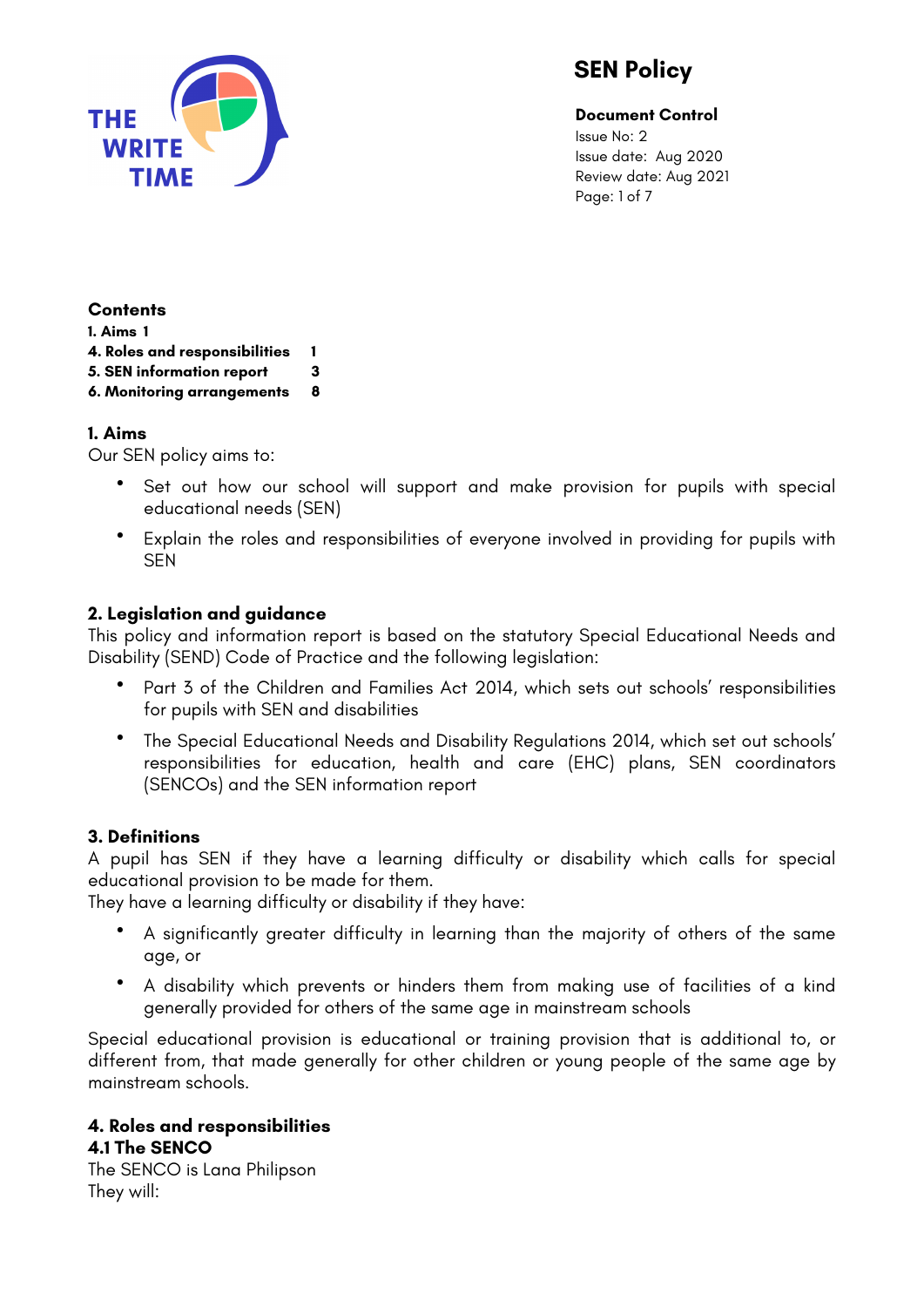

**Document Control** Issue No: 2 Issue date: Aug 2020 Review date: Aug 2021 Page: 2 of 7

- Work with the headteacher and SEN governor to determine the strategic development of the SEN policy and provision in the school
- Have day-to-day responsibility for the operation of this SEN policy and the coordination of specific provision made to support individual pupils with SEN, including those who have EHC plans
- Provide professional guidance to colleagues and work with staff, parents, and other agencies to ensure that pupils with SEN receive appropriate support and high-quality teaching
- Advise on the deployment of the school's budget and other resources to meet pupils' needs effectively
- Be the point of contact for external agencies, especially the local authority and its support services
- Liaise with potential next providers of education to ensure pupils and their parents are informed about options and a smooth transition is planned
- Work with the headteacher and governing board to ensure that the school meets its responsibilities under the Equality Act 2010 with regard to reasonable adjustments and access arrangements
- Ensure the school keeps the records of all pupils with SEN up to date

## **4.2 The SEN governor. (Paul Keenleyside)**

The SEN governor will:

- Help to raise awareness of SEN issues at governing board meetings
- Monitor the quality and effectiveness of SEN and disability provision within the school and update the governing board on this
- Work with the headteacher and SENCO to determine the strategic development of the SEN policy and provision in the school

## **4.3 The Headteacher (Alton McDonald)**

The headteacher will:

- Work with the SENCO and SEN governor to determine the strategic development of the SEN policy and provision in the school
- Have overall responsibility for the provision and progress of learners with SEN and/or a disability

#### **4.4 Class teachers**

Each class teacher is responsible for:

- The progress and development of every pupil in their class
- Working closely with any teaching assistants or specialist staff to plan and assess the impact of support and interventions and how they can be linked to classroom teaching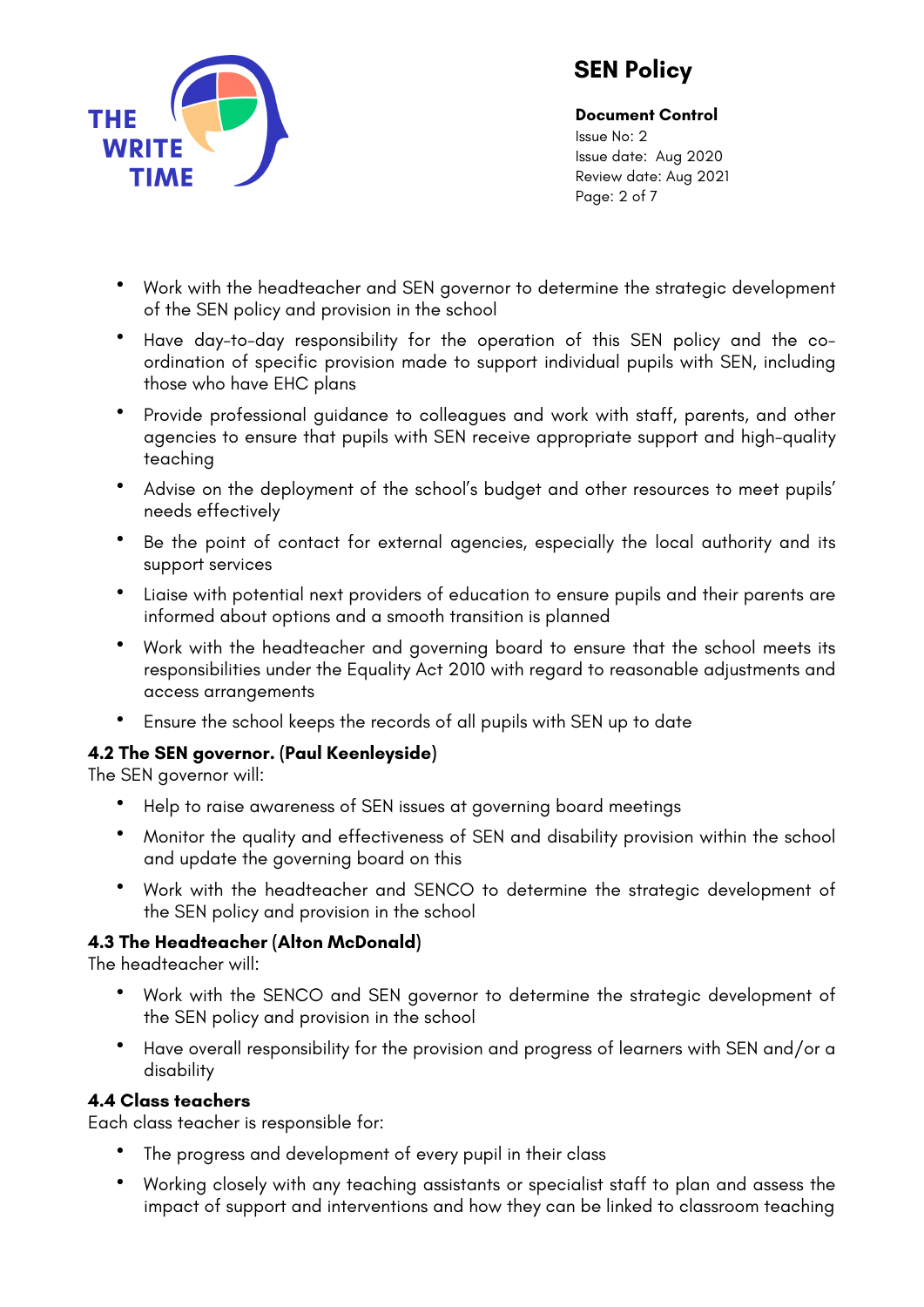

**Document Control** Issue No: 2

Issue date: Aug 2020 Review date: Aug 2021 Page: 3 of 7

- Working with the SENCO to review each pupil's progress and development and decide on any changes to provision
- Ensuring they follow this SEN policy

# **5. SEN information report**

# **5.1 The kinds of SEN that are provided for**

Our school currently provides additional and/or bespoke provision for a range of needs, including:

- Communication and interaction, for example, autistic spectrum disorder, Asperger's Syndrome, speech and language difficulties
- Cognition and learning, for example, dyslexia, dyspraxia,
- Social, emotional and mental health difficulties, for example, attention deficit hyperactivity disorder (ADHD),
- Sensory and/or physical needs, for example, visual impairments, hearing impairments, processing difficulties, epilepsy
- Moderate and multiple learning difficulties
- Comorbid diagnosis (or evidence to support the existence of comorbid complexities) that contribute to learning needs

All students at The Write Time will either arrive with and EHCP or will has existing SEN needs confirmed by their previous school.

## **5.2 Identifying pupils with SEN and assessing their needs**

TWT is a SEND-specialist school with particular expertise working with students who have ASD, ADHD, Dyslexia, Dyscalculia, Asperger's, Global Developmental Delay, SEMH, PTSD

We will assess each pupil's current skills and levels of attainment on entry, which will build on previous settings and Key Stages, where appropriate. Class teachers will make regular assessments of progress for all pupils and identify those whose progress:

- Is significantly slower than that of their peers starting from the same baseline
- Fails to match or better the child's previous rate of progress
- Fails to close the attainment gap between the child and their peers
- Widens the attainment gap

This may include progress in areas other than attainment, for example, social needs. For pupils without EHCPs, Slow progress and low attainment will not automatically mean a pupil is recorded as having SEN.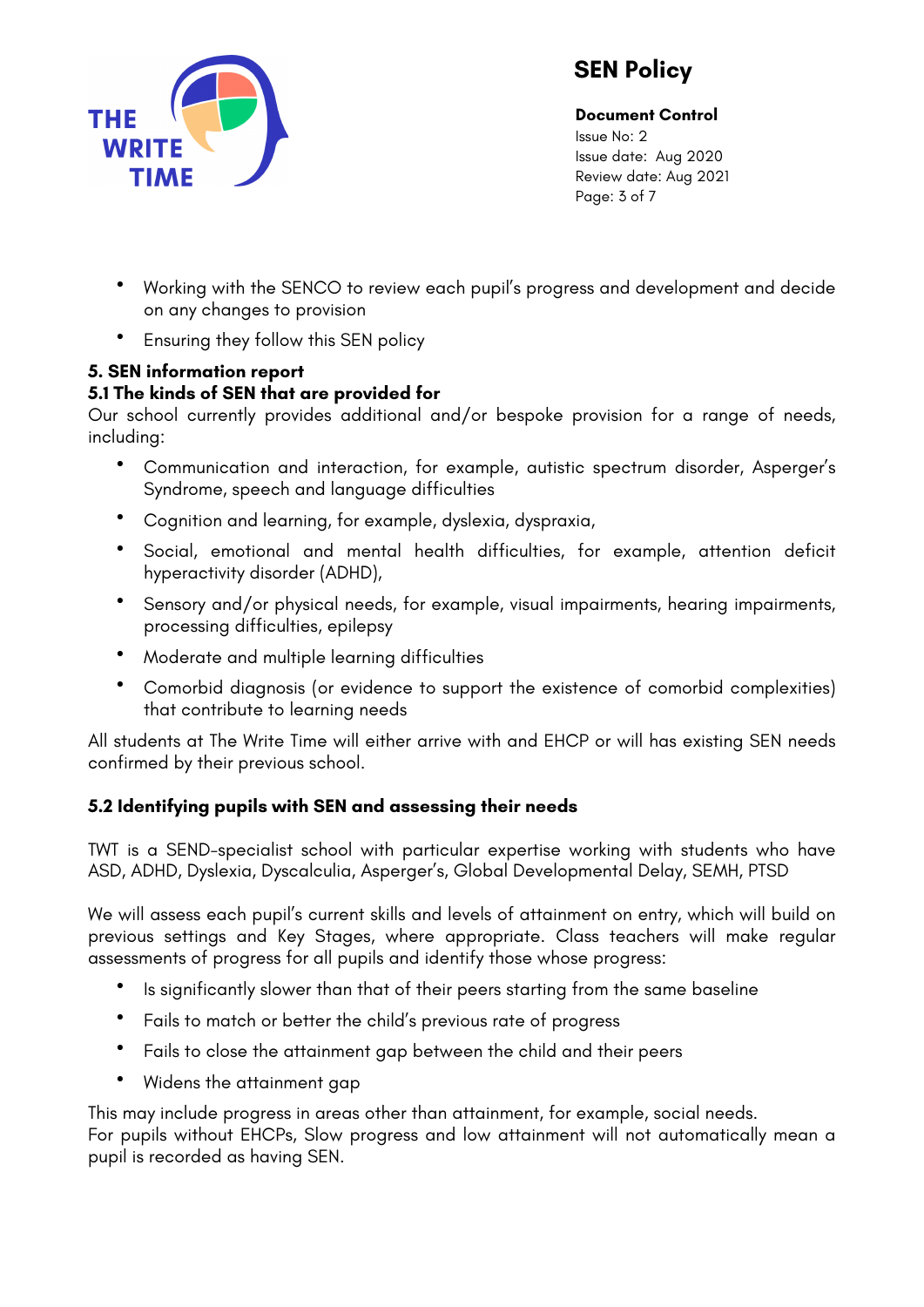

**Document Control** Issue No: 2 Issue date: Aug 2020 Review date: Aug 2021 Page: 4 of 7

When deciding whether a different/tailored educational approach is required, we will start with the desired outcomes, including the expected progress and attainment, and the views and the wishes of the pupil and their parents. We will use this to determine the support that is needed and whether we can provide it by adapting our core offer, or whether something different or additional is needed.

## **5.3 Consulting and involving pupils and parents**

#### Our Approach

We will have an early discussion with the pupil and their parents about the identified special needs of the child. These conversations will make sure that:

- Everyone develops a good understanding of the pupil's areas of strength and difficulty
- We take into account the parents' concerns
- Everyone understands the agreed outcomes sought for the child
- Everyone is clear on what the next steps are

Notes of these early discussions will be added to the pupil's record We will formally notify parents if it is decided that a pupil will receive additional SEN support.

## **5.4 Assessing and reviewing pupils' progress towards outcomes**

We will follow the graduated approach and the four-part cycle of **assess, plan, do, review**. The class or subject teacher will work with the SENCO to carry out a clear analysis of the pupil's needs. This will draw on:

- The teacher's assessment and experience of the pupil
- Their previous progress and attainment and behaviour
- Other teachers' assessments, where relevant
- The individual's development in comparison to their peers and national data
- The views and experience of parents
- The pupil's own views
- Advice from external support services, if relevant

The assessment will be reviewed regularly. All teachers and support staff who work with the pupil will be made aware of their needs, the outcomes sought, the support provided, and any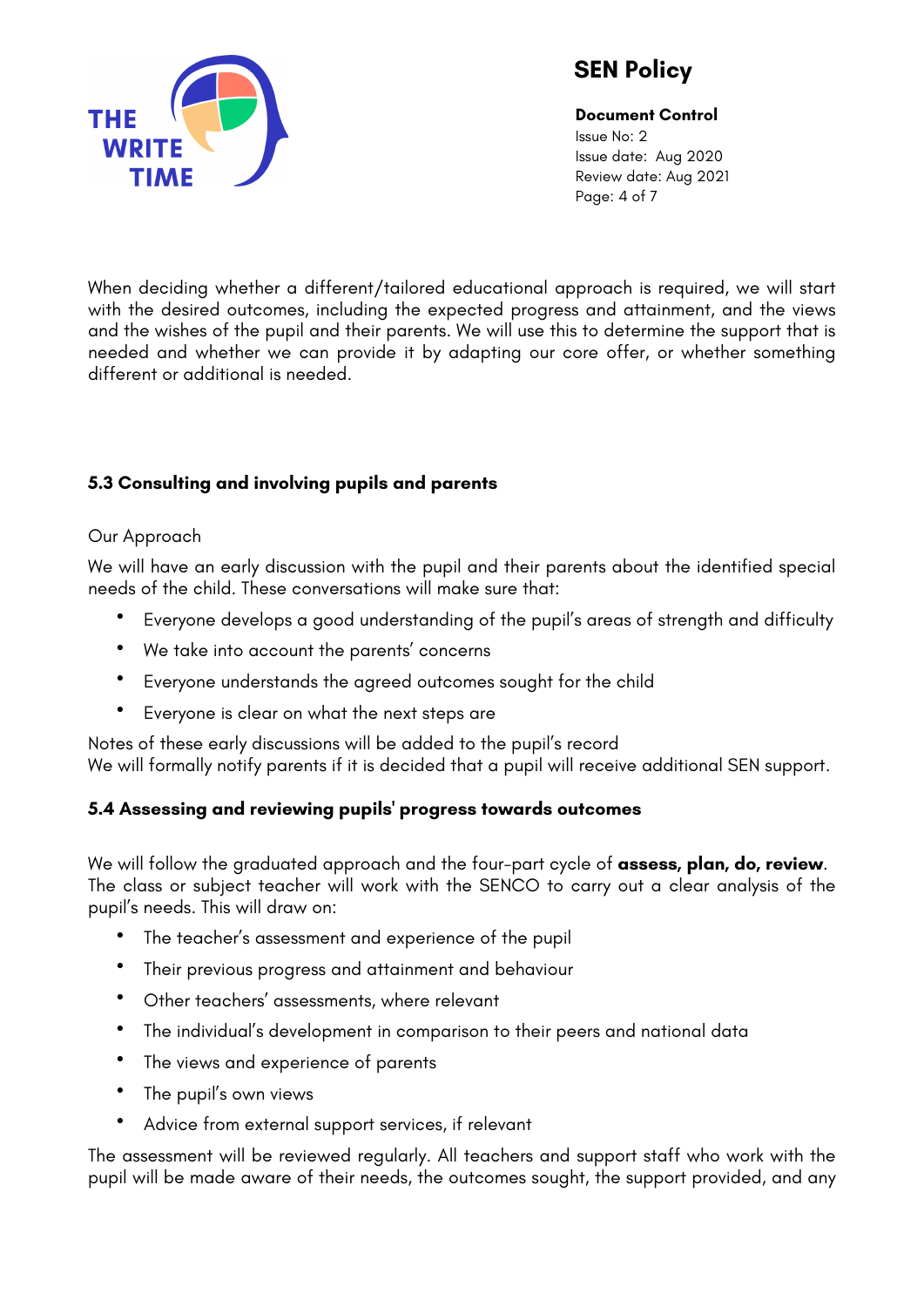

**Document Control** Issue No: 2 Issue date: Aug 2020 Review date: Aug 2021 Page: 5 of 7

teaching strategies or approaches that are required. We will regularly review the effectiveness of the support and interventions and their impact on the pupil's progress.

## **5.5 Supporting pupils moving between phases and preparing for adulthood**

We will share information with the school, college, or other setting the pupil is moving to. We will agree with parents and pupils which information will be shared as part of this.

## **5.6 Our approach to teaching pupils with SEN**

Teachers are responsible and accountable for the progress and development of all the pupils in their class. High quality teaching is our first step in responding to pupils who have SEN. This will be differentiated for individual pupils as teachers will create an individual learning plan (ILP) for each student. With agreement from referral providers we can also provide the following additional interventions, including but not limited to:

- Speech and Language Therapists (SALT)
- Off the Record (Counselling Service)
- Educational Psychologist
- Art Therapy
- Drama Therapy
- Make a link to how we monitor and evaluate teaching with regard to SEND in recognition of learner complexity

Teaching and external support will be monitored by SENCO/SLT to ensure student complexity is being supported and addressed sufficiently.

#### **5.7 Adaptations to the curriculum and learning environment**

We make the following adaptations to ensure all pupils' needs are met:

- Differentiating our curriculum to ensure all pupils are able to access it, for example, by grouping, 1:1 work, teaching style, content of the lesson, etc.
- Adapting our resources and staffing
- Using recommended aids, such as laptops, coloured overlays, visual timetables, larger font, etc.
- Differentiating our teaching, for example, giving longer processing times, pre-teaching of key vocabulary, reading instructions aloud, visual aids etc.
- Bespoke CPD is built upon and developed to ensure student-specific needs are addressed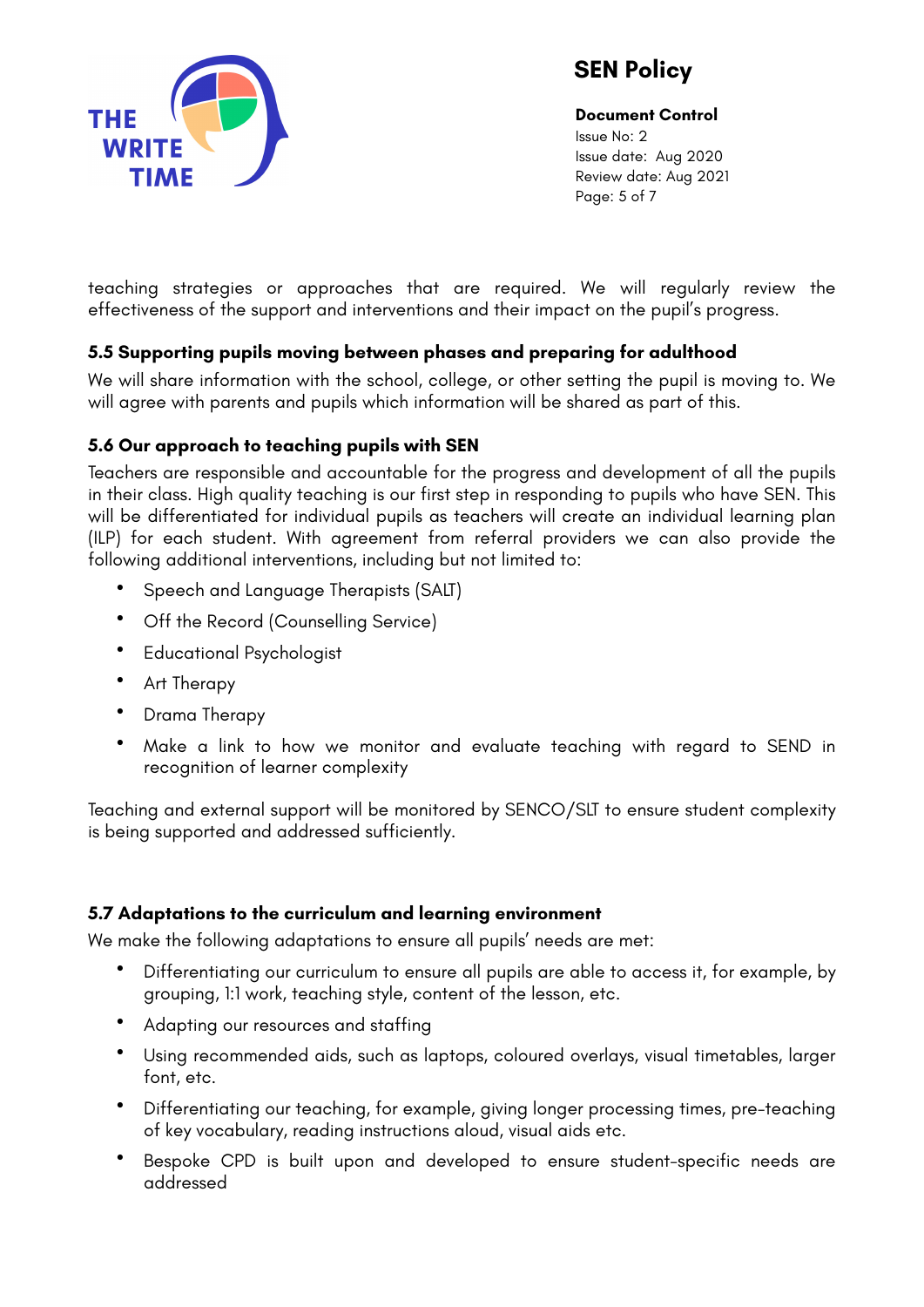

<span id="page-5-1"></span>**Document Control** Issue No: 2 Issue date: Aug 2020 Review date: Aug 2021 Page: 6 of 7

#### **5.8 Additional support for learning**

We have teaching assistants/mentors who are trained to deliver support in class and interventions such as small groups work and therapeutic sessions outside of the lesson. Teaching assistants will support pupils on a 1:1 basis when this is recommended in their EHCP Teaching assistants will also support pupils in small groups when required.

#### **5.9 Evaluating the effectiveness of SEN provision**

We evaluate the effectiveness of provision for pupils with SEN by:

- Reviewing pupils' individual progress towards their goals each term
- Reviewing the impact of interventions after 2 weeks
- Using pupil questionnaires
- Monitoring by the SENCO
- Using provision maps to measure progress
- Holding annual reviews for pupils with statements of SEN or EHC plans<sup>1</sup>

**5.10** Enabling pupils with SEN to engage in all activities.

All of our extra-curricular activities and school visits are available to all our pupils, including our before-and after-school clubs.

All pupils are encouraged to go on our residential trip(s).

All pupils are encouraged to take part in sports day/school plays/special workshops, etc.

No pupil is ever excluded from taking part in these activities because of their SEN or disability.

**5.11** Support for improving emotional and social development

We provide support for pupils to improve their emotional and social development in the following ways:

- Pupils with SEN have a weekly meeting with their form tutor to raise any issues or report on changes/challenges.
- Pupils with SEN have target setting meeting with their mentor every 2 weeks
- Pupils with SEN are encouraged to be part of the school council

<span id="page-5-0"></span><sup>&</sup>lt;sup>1</sup>The statutory two weeks' notice will be given before an EHCP annual review. The head teacher reserves the right to chair this AR in the absence of LA or parent if an LA representative parent is unable to make the meeting. TWT will always do our utmost to hold meetings that include parents and LA representatives as we believe this is ideal however this is not always possible.